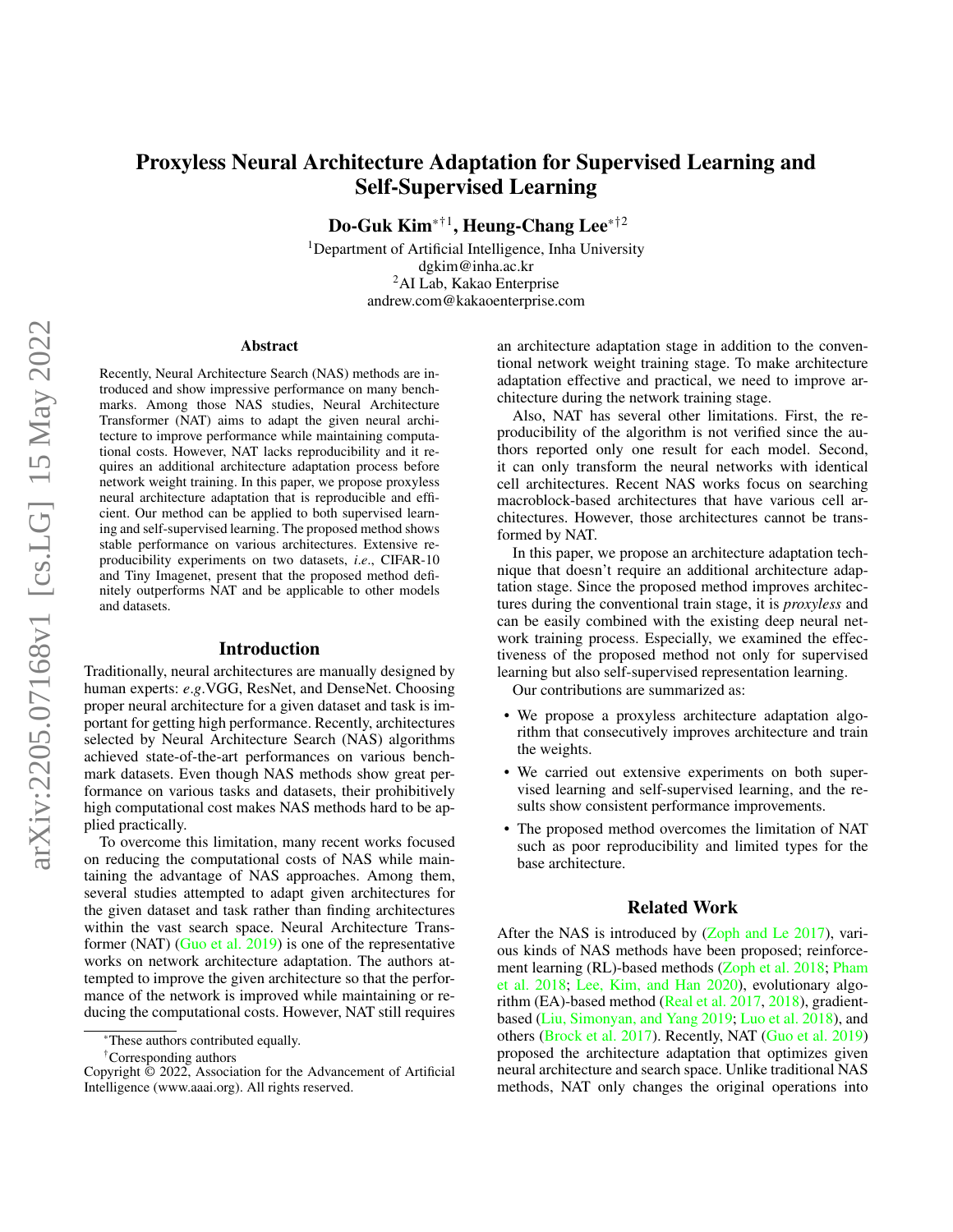<span id="page-1-1"></span><span id="page-1-0"></span>

Figure 1: An example of the network architecture adaptation by the proposed method. Until the training of the architecture parameters  $\theta$  is finished, both  $\omega$  and  $\theta$  are trained. After the architecture train step,  $\theta$  is fixed and only  $\omega$  is trained until we get the final trained network.

none or identity operations. Although NAT showed impressive results in the paper, there are several limitations of the NAT as we claimed in Section 1.

The proposed method can be applied to not only supervised learning but also self-supervised representation learning. Traditionally, self-supervised learning focuses on learning representations from unlabeled data and pre-defined handcrafted tasks[\(Noroozi and Favaro](#page-4-10) [2016;](#page-4-10) [Komodakis](#page-4-11) [and Gidaris](#page-4-11) [2018\)](#page-4-11). Recently suggested contrastive learning enables learning representations without defining specific tasks. Especially, SimCLR [\(Chen et al.](#page-4-12) [2020\)](#page-4-12) achieved remarkable performance on various benchmarks with the utilization of effective augmentations on contrastive loss.

## Methodology

The proposed method adapts the given neural architecture and improves the performance by using gradient-based optimization. After the entire learning process, we directly get the trained network, and there is no need to train a new network from scratch. There are two consecutive stages in the proposed method: the architecture train stage and the network train stage. In the architecture train stage, both the architecture parameters and network parameters are trained. After the architecture train stage, only network parameters are trained. The overall processes of the proposed method for both supervised learning and self-supervised learning are shown in Figure [1.](#page-1-0)

#### Differentiable architecture parameters

To adapt the given neural architecture, we use differentiable architecture parameters and gradient-based learning. The architecture parameters  $\theta$  is defined in the network architecture graph. Each edge in the network architecture graph contains original operation, identity operation, and none operation. Computation of each edge is carried out based on the architecture parameters:

$$
o_e(x) = \theta_{e, none} \cdot Z + \theta_{e,id} \cdot x + \theta_{e, same} \cdot o(x), \quad (1)
$$

where x means input,  $o_e(x)$  means output of the edge, Z means zero tensor,  $o(x)$  means original operation of the edge,  $\theta_{e,none}$  means the weight of the none operation of the edge,  $\theta_{e, id}$  means the weight of the identity operation of the edge, and  $\theta_{e, same}$  means the weight of the original operation of the edge. We set initial  $\theta_{none}$  and  $\theta_{id}$  as zero, and  $\theta_{same}$ as one. Therefore, the initialized network works the same as the original architecture.

#### Architecture train stage

After the network is initialized, the architecture train stage begins to adapt the neural architecture for the given dataset and task. In this stage, both the network weight parameters  $\omega$ and the architecture parameters  $\theta$  are trained alternately. For every input mini-batches,  $\omega$  is trained first, and  $\theta$  is trained after the update of  $\omega$ . Note that the proposed method doesn't require any separated dataset for architecture optimization, and the network can utilize a full dataset to train its weights  $\omega$ . The architecture train stage is carried out for the predefined epochs.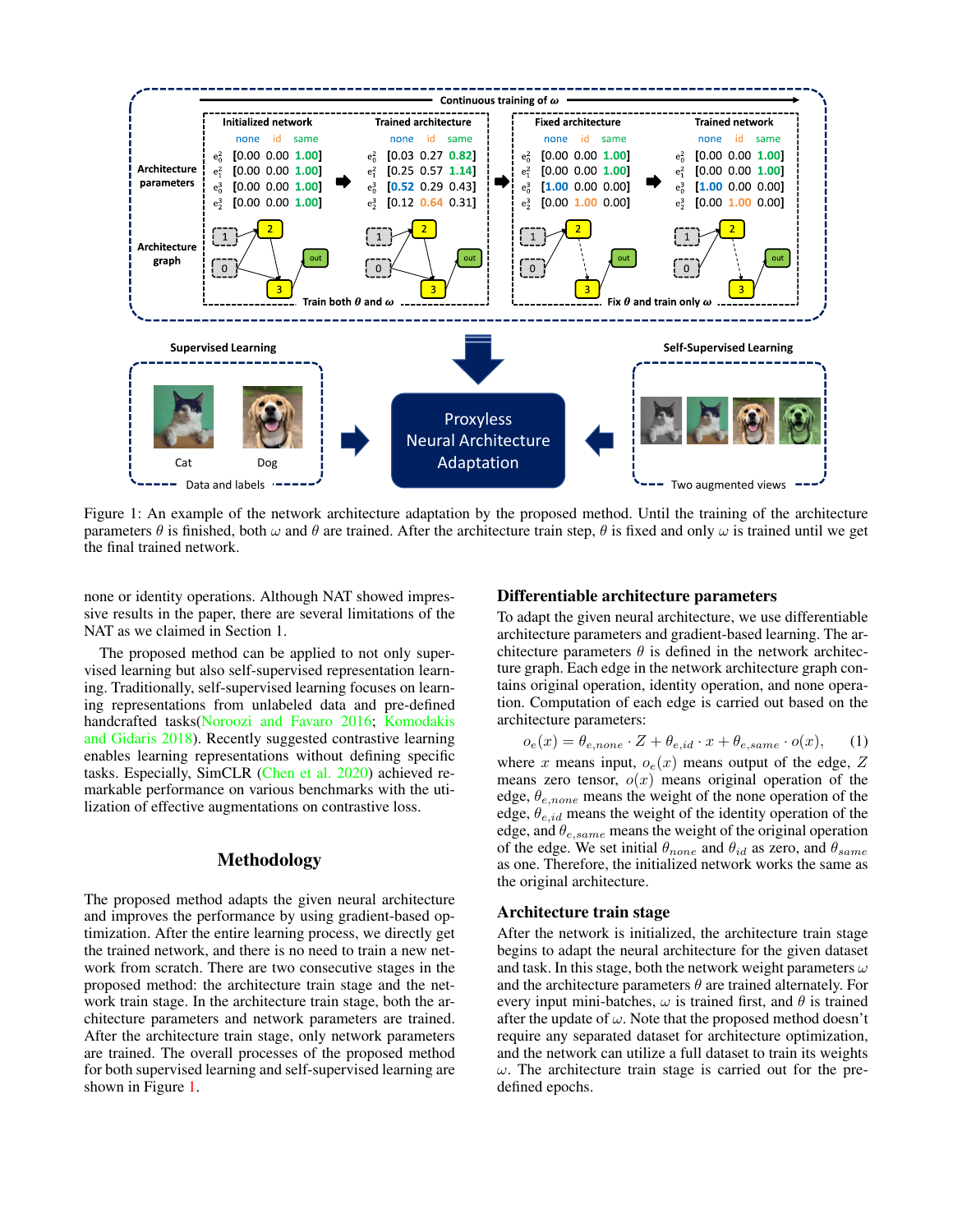<span id="page-2-2"></span>When the architecture train stage is finished, architecture is transformed based on the trained  $\theta$ . For each edge, the operation that has the highest weight in  $\theta$  is selected to construct the final architecture. In the example of Figure [1,](#page-1-0) two edges maintain the original operations, one edge changed its operation into identity, and one edge is removed because none operation is selected.

# Network train stage

The architecture trained at the previous stage is fixed, and only  $\omega$  of the network is trained in this stage. This stage is the same as the traditional neural network training process, and it is continuously carried out after the architecture train stage. At the end of this stage, we can get the trained network and use it to infer unseen input data or test the performance of the model.

## Supervised learning and self-supervised learning

The proposed method can be applied to both supervised learning and self-supervised learning. The objective of the proposed method can be formulated as:

$$
\min_{\theta} \mathcal{L}\big(w^*(\theta), \theta\big) \tag{2}
$$

$$
\text{s.t. } w^*(\theta) = \underset{w}{\text{arg min}} \mathcal{L}(w, \theta), \tag{3}
$$

where  $\theta$  denotes the architecture parameter, w is the weight of the network,  $\mathcal{L}(\cdot)$  is the loss function.

In case of the supervised learning, we used the crossentropy loss which uses data and labels to calculate the loss. In self-supervised learning experiments, we utilized Sim-CLR [\(Chen et al.](#page-4-12) [2020\)](#page-4-12) objective which uses two different augmented views of images to calculate the loss.

## Experiments

We carried out extensive experiments to verify the performance and the reproducibility of comparison methods. In the experiments, various models are trained on CIFAR-10 and Tiny Imagenet.

#### Data and Experiment Setting

Supervised Learning. CIFAR-10 dataset consists of 50,000 train images and 10,000 test images with ten classes. The size of images is  $32 \times 32$ , and images have RGB color channels. Tiny Imagenet dataset has 100,000 train images and 10,000 test images with 200 classes. The input size of Tiny Imagenet dataset is  $64 \times 64$ , and all images are RGB color images.

We experimented with various models on CIFAR-10 and Tiny Imagenet dataset. These models include ResNet20, MobileNet V2, DARTS, and ProxylessNAS. The former two models are manually designed, and the latter two models are NAS models. To compare the performance of NAT and our algorithm, we trained the NAT controller on each dataset and then trained the transformed architecture inferred from the controller. In the case of our algorithm, we test both cellbased transformation and full network transformation. We used 0.025 learning rate, 600 epoch, and Stochastic Gradient

<span id="page-2-0"></span>Table 1: Comparison of Average Accuracy, Standard Deviation and Total Cost between original, NAT and Ours on CIFAR-10.

| Model                   | Method                   | Avg Acc<br>(%) | Std<br>(%)                                                                           | <b>Total Cost</b><br>(GPU hours) |
|-------------------------|--------------------------|----------------|--------------------------------------------------------------------------------------|----------------------------------|
| Resnet20                | Original<br><b>NAT</b>   | 91.66<br>55.78 | 0.16<br>42.34                                                                        | 8<br>14                          |
|                         | Ours(Cell)<br>Ours(Full) | 93.29<br>93.12 | 0.11<br>0.12<br>0.12<br>5.10<br>0.31<br>0.13<br>0.11<br>0.09<br>0.15<br>0.13<br>1.08 | 11.2<br>8.7                      |
| Mobilenet               | Original<br>NAT          | 93.91<br>91.97 |                                                                                      | 20.5<br>27.8                     |
| V2                      | Ours(Cell)<br>Ours(Full) | 95.02<br>94.93 |                                                                                      | 24.8<br>22.1                     |
| <b>DARTS</b>            | Original<br>NAT          | 96.75<br>96.95 |                                                                                      | 38.3<br>47                       |
|                         | Ours(Cell)<br>Ours(Full) | 96.97<br>96.82 |                                                                                      | 45<br>41.1                       |
| Proxyless<br><b>NAS</b> | Original<br>NAT          | 94.19          |                                                                                      | 15.3                             |
|                         | Ours(Full)               | 95.09          | 0.23                                                                                 | 19.8                             |

<span id="page-2-1"></span>Table 2: Reproducibility of original, NAT and Ours with different random seeds on CIFAR-10.

|                             |                          | Random Seed    |                |                |                |                |
|-----------------------------|--------------------------|----------------|----------------|----------------|----------------|----------------|
| Model                       | Method                   | (1)            | (2)            | (3)            | (4)            | (5)            |
| Resnet20                    | Original<br><b>NAT</b>   | 91.74<br>10    | 91.74<br>75.14 | 91.65<br>91.05 | 91.76<br>10    | 91.39<br>92.68 |
|                             | Ours(Cell)<br>Ours(Full) | 93.21<br>93.07 | 93.34<br>93.26 | 93.4<br>93.22  | 93.15<br>93.06 | 93.37<br>92.97 |
| Mobilenet<br>V <sub>2</sub> | Original<br>NAT          | 93.9<br>83.36  | 94.04<br>95.13 | 93.95<br>94.95 | 93.95<br>91.18 | 93.72<br>95.21 |
|                             | Ours(Cell)<br>Ours(Full) | 94.57<br>95.13 | 94.97<br>94.81 | 95.41<br>94.85 | 94.97<br>95    | 95.18<br>94.85 |

Descent(SGD) optimizer as the same hyper-parameters to all models and methods. Exceptionally, we applied 300 epochs to Mobilenet V2 and DARTS on Tiny Imagenet dataset, and utilized cut-out for NAS models such as DARTS and ProxylessNAS.

We tested five times with different random seeds for every experiment to get the right performance and verify the reproducibility of comparison algorithms. Therefore, we report the average accuracy and standard deviation of each method and each model. The total cost of NAT was calculated by adding GPU hours of the architecture transformation stage and network train stage, and the cost of our algorithms was computed by just measuring the cost of the whole training process.

Self-Supervised Learning. We conducted experiments with CIFAR-10 dataset to compare performances of original architectures and architectures adapted by the proposed method on self-supervised learning. Self-supervised learning requires deeper architecture than that used in supervised learning. Self-supervised learning is a kind of representation learning, which necessitates larger parameters to be converged. So we employed ResNet50 instead of ResNet20, and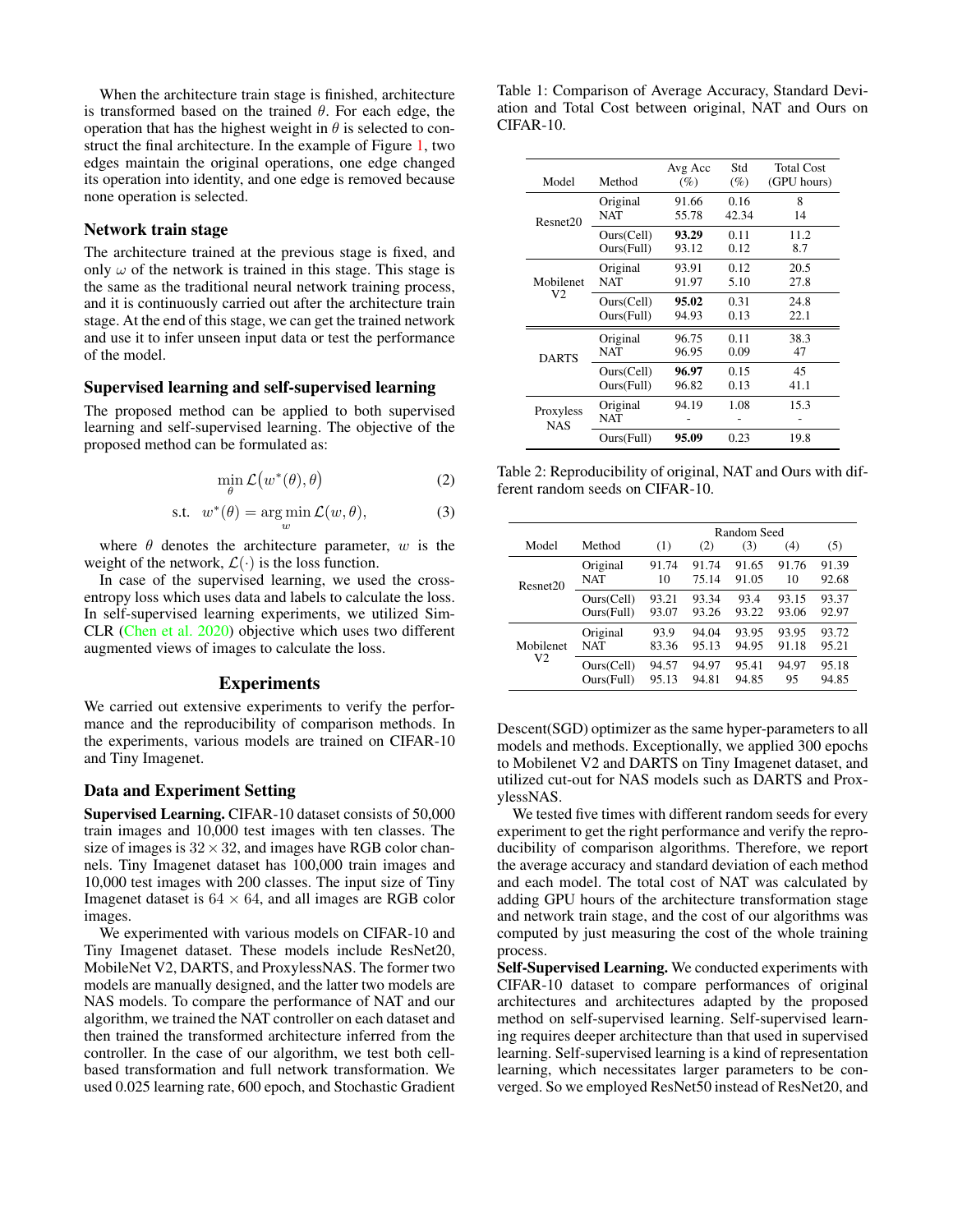<span id="page-3-4"></span><span id="page-3-0"></span>

(b) NAT

Figure 2: Transformed ResNet20 cell architectures

<span id="page-3-1"></span>

Figure 3: Transformed MobileNetV2 cell architectures

we adopted 24 cells instead of 9 cells to DARTS architecture. As a result, the size of the parameters was  $24.6\pm0.1$  for self-supervised learning and the dimensions of the channels were adjusted to match the parameters. We used a temperature of 0.5, k of 200, epochs of 500, and 0.001 learning rate with Adam optimizer from SimCLR [\(Chen et al.](#page-4-12) [2020\)](#page-4-12) basic training settings. In all experiments, we maintained proxyless feature of the proposed method, which means we carried out the architecture search and learning the weights all at once.

### Results on Supervised Learning

The results of Table [1](#page-2-0) have average accuracy, standard deviation, and total cost by various methods with different models on CIFAR-10 dataset. We trained and inferred five times to get average accuracy and standard deviation. As shown in Table [1,](#page-2-0) the results of NAT is unstable in the case of manually designed models. The results of our algorithms have better average accuracy and standard deviation than original and NAT in all cases. Moreover, the total computational cost is lower than NAT. Note that NAT cannot transform the architecture of ProxylessNAS, since it has various cell architectures in the network. However, the proposed method successfully improves the performance of ProxylessNAS architecture.

Table [2](#page-2-1) shows the reproducibility of various methods with

<span id="page-3-2"></span>

Figure 4: DARTS normal cell transformed by our method. Reduction cell is the same as the original one.

<span id="page-3-3"></span>Table 3: Comparison Average Accuracy, Standard Deviation and Total Cost between original, NAT and Ours on Tiny Imagenet.

| Model          | Method                   | Avg Acc<br>(%)   | Std<br>$(\%)$ | <b>Total Cost</b><br>(GPU hours) |
|----------------|--------------------------|------------------|---------------|----------------------------------|
|                | Original                 | 50.72            | 0.41          | 16.1                             |
| Resnet20       | Ours(Cell)<br>Ours(Full) | 52.86<br>52.7118 | 0.49<br>0.23  | 22<br>17.5                       |
| Mobilenet      | Original                 | 51.57            | 0.76          | 20.3                             |
| V <sub>2</sub> | Ours(Cell)<br>Ours(Full) | 53.17<br>52.92   | 1.03<br>0.50  | 25.5<br>23.7                     |
|                | Original                 | 59.25            | 0.44          | 39.2                             |
| <b>DARTS</b>   | Ours(Cell)<br>Ours(Full) | 60.24<br>60.63   | 0.35<br>0.50  | 47<br>43.8                       |
|                |                          |                  |               |                                  |

different random seeds on CIFAR-10 dataset. Only one result is presented for each model in NAT paper. Therefore we experimented five times to get the right performance. In the case of Resnet20 experiments, the results of seed 1 and 4 of NAT are caused by transforming identity edges into none operation. Transformed Resnet20 architectures of seed 1 are presented in Figure [2.](#page-3-0) Changed edges are notated as red colors. As shown in Figure [2\(](#page-3-0)b), NAT transformed all edges to node 5 into none operation. Therefore, zero tensors are passed to the next layer.

Regarding the result of Mobilenet V2 experiments, the performance of NAT is degraded when it transforms convolution operation into identity operation. Figure [3](#page-3-1) shows the transformed Mobilenet V2 architectures of seed 1. Additionally, we represent the transformed DARTS normal cell architecture of our algorithm in Figure [4.](#page-3-2) There is no change in the edges of the reduction cell.

Table  $\overline{3}$  $\overline{3}$  $\overline{3}$  shows the results of various methods with different models on Tiny Imagenet dataset. The results of this table describe that both our algorithms have better average accuracy and standard deviation than the original method upon all models.

### Results on Self-Supervised Learning

The results reported in Table [4](#page-4-13) is evaluated by k-nearest neighbor (KNN) during the representation learning. Therefore, it may not be better than the performance of linear evaluation reported in [\(Chen et al.](#page-4-12) [2020\)](#page-4-12) but we evaluated all architectures fair conditions. According to the results of Ta